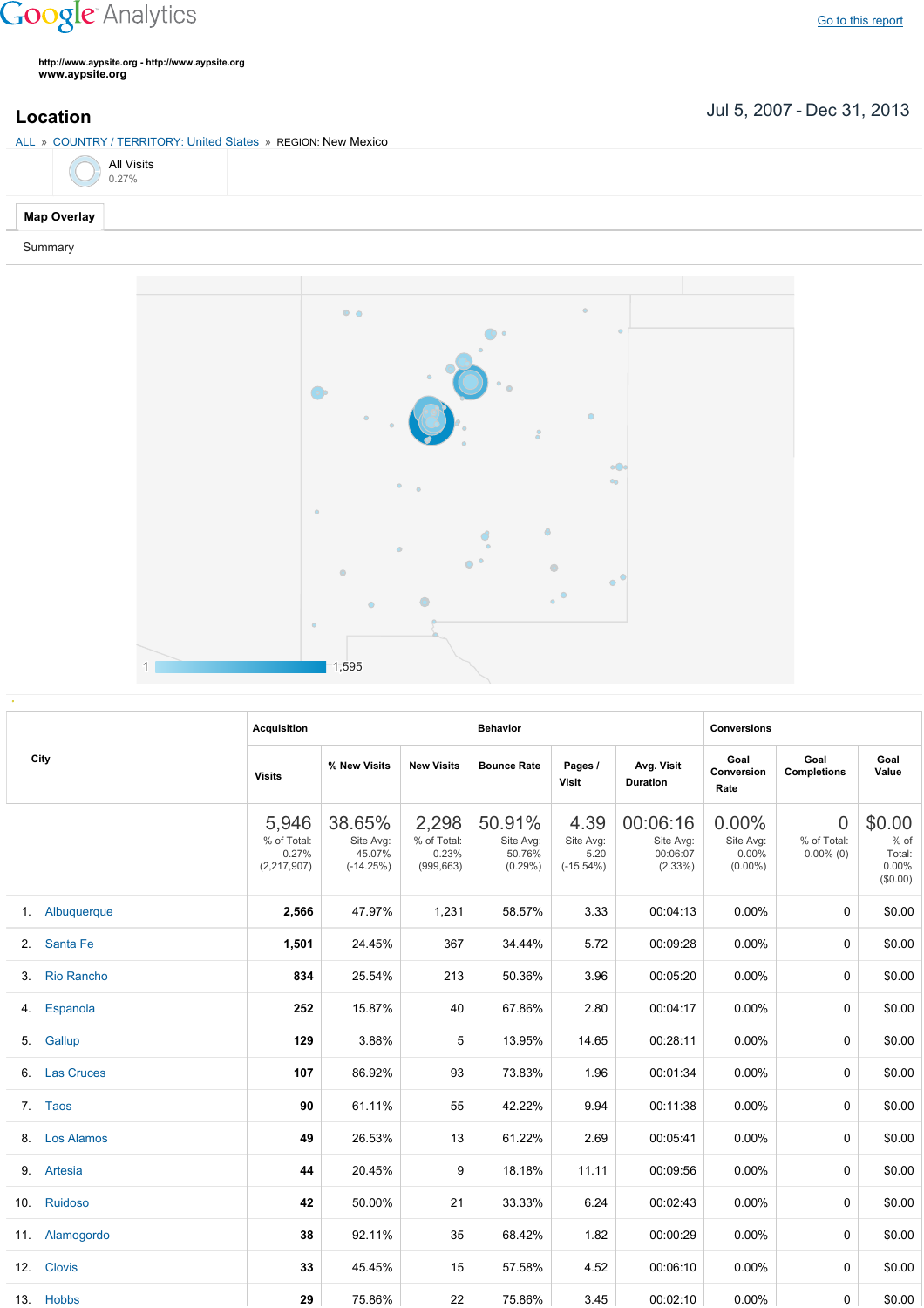|     | 14. Kirtland Air Force Base | 22                   | 95.45%  | 21             | 77.27%   | 2.05  | 00:03:12 | 0.00%    | 0           | \$0.00 |
|-----|-----------------------------|----------------------|---------|----------------|----------|-------|----------|----------|-------------|--------|
|     | 15. Corrales                | 18                   | 88.89%  | 16             | 72.22%   | 1.72  | 00:01:42 | $0.00\%$ | 0           | \$0.00 |
| 16. | <b>Silver City</b>          | 17                   | 100.00% | 17             | 88.24%   | 3.59  | 00:02:13 | $0.00\%$ | 0           | \$0.00 |
|     | 17. Carlsbad                | 14                   | 100.00% | 14             | 85.71%   | 1.71  | 00:00:46 | $0.00\%$ | 0           | \$0.00 |
|     | 18. Truth or Consequences   | 13                   | 23.08%  | 3              | 30.77%   | 5.23  | 00:04:00 | $0.00\%$ | 0           | \$0.00 |
|     | 19. Roswell                 | 12                   | 91.67%  | 11             | 100.00%  | 1.00  | 00:00:00 | $0.00\%$ | 0           | \$0.00 |
|     | 20. Tucumcari               | 12                   | 16.67%  | 2              | 33.33%   | 3.00  | 00:02:11 | 0.00%    | 0           | \$0.00 |
|     | 21. Bloomfield              | 10                   | 30.00%  | 3              | 20.00%   | 22.60 | 00:16:12 | $0.00\%$ | 0           | \$0.00 |
|     | 22. Farmington              | 10                   | 90.00%  | 9              | 80.00%   | 1.20  | 00:00:28 | $0.00\%$ | 0           | \$0.00 |
|     | 23. Santa Cruz              | 10                   | 70.00%  | $\overline{7}$ | 80.00%   | 1.90  | 00:00:18 | $0.00\%$ | 0           | \$0.00 |
| 24. | <b>Santa Rosa</b>           | 10                   | 10.00%  | 1              | 10.00%   | 11.40 | 00:23:45 | $0.00\%$ | 0           | \$0.00 |
| 25. | Los Lunas                   | 9                    | 77.78%  | $\overline{7}$ | 88.89%   | 1.11  | 00:00:01 | $0.00\%$ | 0           | \$0.00 |
| 26. | Deming                      | 8                    | 75.00%  | 6              | 50.00%   | 2.12  | 00:03:50 | 0.00%    | 0           | \$0.00 |
| 27. | Las Vegas                   | 8                    | 100.00% | 8              | 75.00%   | 1.25  | 00:00:28 | $0.00\%$ | 0           | \$0.00 |
|     | 28. Portales                | 6                    | 100.00% | 6              | 100.00%  | 1.00  | 00:00:00 | $0.00\%$ | 0           | \$0.00 |
| 29. | Cloudcroft                  | 5                    | 60.00%  | 3              | 100.00%  | 1.00  | 00:00:00 | $0.00\%$ | 0           | \$0.00 |
|     | 30. Edgewood                | 5                    | 80.00%  | 4              | 80.00%   | 1.20  | 00:00:33 | $0.00\%$ | 0           | \$0.00 |
|     | 31. Anthony                 | 3                    | 66.67%  | $\overline{c}$ | 100.00%  | 1.00  | 00:00:00 | $0.00\%$ | 0           | \$0.00 |
|     | 32. Grants                  | 3                    | 100.00% | 3              | 66.67%   | 1.33  | 00:00:29 | $0.00\%$ | 0           | \$0.00 |
|     | 33. Jemez Springs           | 3                    | 66.67%  | $\overline{c}$ | 100.00%  | 1.00  | 00:00:00 | $0.00\%$ | 0           | \$0.00 |
|     | 34. Sunland Park            | 3                    | 100.00% | 3              | 66.67%   | 1.67  | 00:00:06 | $0.00\%$ | $\mathbf 0$ | \$0.00 |
|     | 35. Texico                  | 3                    | 100.00% | 3              | 100.00%  | 1.00  | 00:00:00 | 0.00%    | 0           | \$0.00 |
|     | 36. (not set)               | $\mathbf{2}$         | 100.00% | $\overline{2}$ | 50.00%   | 1.50  | 00:13:10 | $0.00\%$ | 0           | \$0.00 |
|     | 37. Animas                  | $\mathbf{2}$         | 100.00% | $\overline{a}$ | 50.00%   | 2.50  | 00:01:28 | $0.00\%$ | 0           | \$0.00 |
|     | 38. Los Cerrillos           | $\mathbf{2}$         | 100.00% | $\overline{c}$ | 50.00%   | 2.00  | 00:00:41 | 0.00%    | 0           | \$0.00 |
|     | 39. Church Rock             | $\mathbf{2}$         | 100.00% | $\overline{c}$ | 100.00%  | 1.00  | 00:00:00 | $0.00\%$ | 0           | \$0.00 |
| 40. | <b>Des Moines</b>           | $\mathbf{2}$         | 100.00% | $\overline{a}$ | 100.00%  | 1.00  | 00:00:00 | $0.00\%$ | 0           | \$0.00 |
| 41. | Montezuma                   | $\mathbf{2}$         | 100.00% | $\overline{c}$ | 0.00%    | 4.00  | 00:05:05 | $0.00\%$ | 0           | \$0.00 |
| 42. | <b>Moriarty</b>             | $\mathbf{2}$         | 100.00% | $\overline{a}$ | 100.00%  | 1.00  | 00:00:00 | $0.00\%$ | 0           | \$0.00 |
| 43. | Socorro                     | $\mathbf{2}$         | 100.00% | $\overline{c}$ | 100.00%  | 1.00  | 00:00:00 | $0.00\%$ | 0           | \$0.00 |
| 44. | <b>Angel Fire</b>           | 1                    | 100.00% | $\mathbf{1}$   | 100.00%  | 1.00  | 00:00:00 | $0.00\%$ | 0           | \$0.00 |
| 45. | <b>Bernalillo</b>           | $\blacktriangleleft$ | 100.00% | $\mathbf{1}$   | 100.00%  | 1.00  | 00:00:00 | $0.00\%$ | 0           | \$0.00 |
| 46. | <b>Cannon AFB</b>           | 1                    | 100.00% | $\mathbf{1}$   | 100.00%  | 1.00  | 00:00:00 | $0.00\%$ | 0           | \$0.00 |
|     | 47. Clayton                 | $\mathbf{1}$         | 100.00% | $\mathbf{1}$   | 100.00%  | 1.00  | 00:00:00 | $0.00\%$ | 0           | \$0.00 |
| 48. | Estancia                    | 1                    | 100.00% | $\mathbf{1}$   | 100.00%  | 1.00  | 00:00:00 | $0.00\%$ | 0           | \$0.00 |
| 49. | Laguna                      | $\mathbf 1$          | 100.00% | 1              | 100.00%  | 1.00  | 00:00:00 | $0.00\%$ | 0           | \$0.00 |
|     | 50. Magdalena               | $\blacktriangleleft$ | 100.00% | 1              | 100.00%  | 1.00  | 00:00:00 | $0.00\%$ | 0           | \$0.00 |
|     | 51. Mescalero               | $\mathbf{1}$         | 100.00% | $\mathbf{1}$   | 0.00%    | 4.00  | 00:05:31 | $0.00\%$ | 0           | \$0.00 |
|     | 52. Penasco                 | 1                    | 100.00% | 1              | $0.00\%$ | 2.00  | 00:00:42 | $0.00\%$ | 0           | \$0.00 |
|     | 53. Peralta                 | $\mathbf{1}$         | 100.00% | $\mathbf{1}$   | 0.00%    | 2.00  | 00:03:05 | 0.00%    | 0           | \$0.00 |